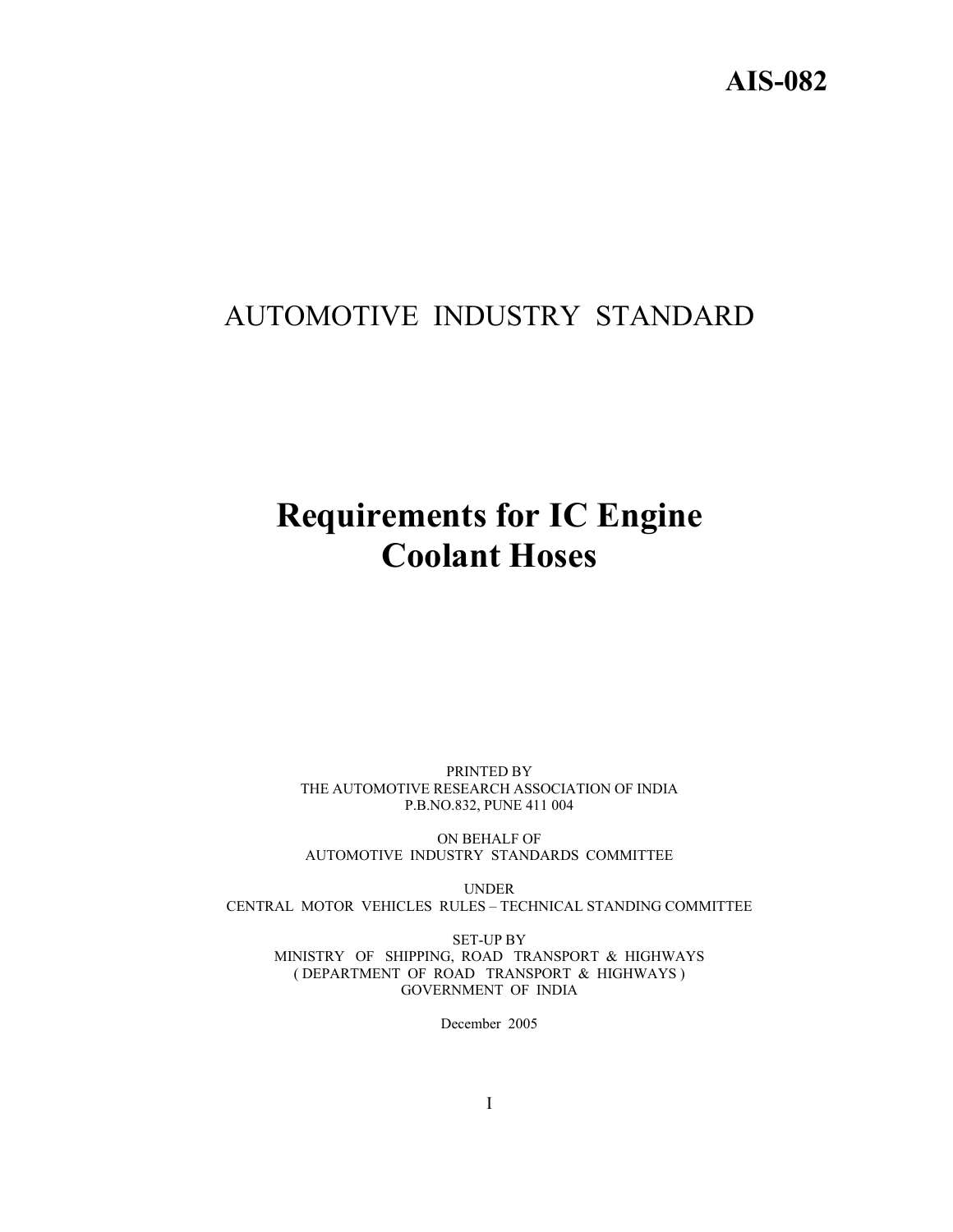|  |  |                         |  |  | Status chart of the standard to be used by the purchaser |
|--|--|-------------------------|--|--|----------------------------------------------------------|
|  |  | for updating the record |  |  |                                                          |

| Sr.<br>No. | Corr-<br>igenda. | Amend-<br>ment | <b>Revision</b> | <b>Date</b> | Remark | Misc. |
|------------|------------------|----------------|-----------------|-------------|--------|-------|
|            |                  |                |                 |             |        |       |
|            |                  |                |                 |             |        |       |
|            |                  |                |                 |             |        |       |
|            |                  |                |                 |             |        |       |
|            |                  |                |                 |             |        |       |
|            |                  |                |                 |             |        |       |
|            |                  |                |                 |             |        |       |

**General Remarks :**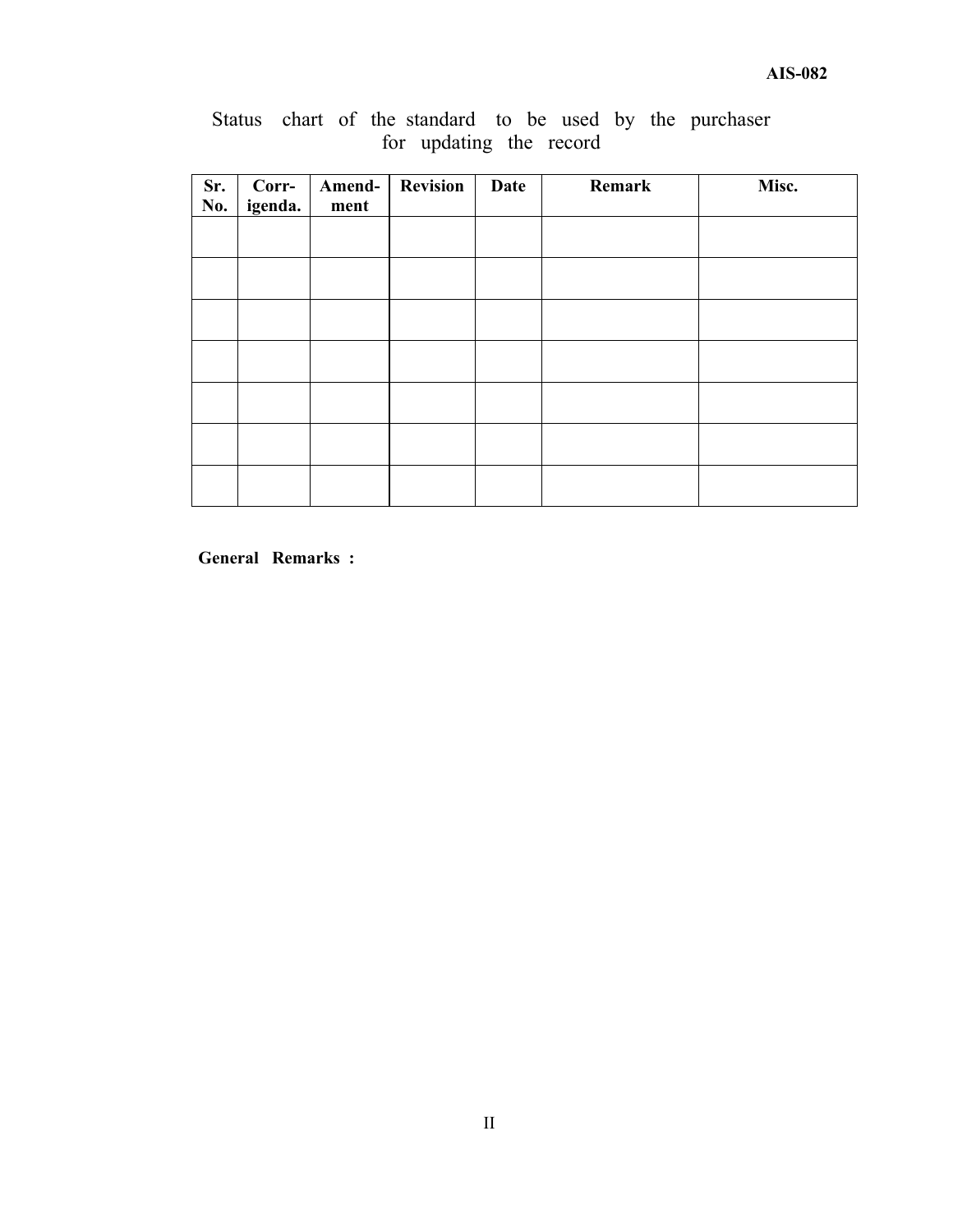#### **INTRODUCTION**

The Government of India felt the need for a permanent agency to expedite the publication of standards and development of test facilities in parallel when the work on the preparation of the standards is going on, as the development of improved safety critical parts can be undertaken only after the publication of the standard and commissioning of test facilities. To this end, the erstwhile Ministry of Surface Transport (MoST) has constituted a permanent Automotive Industry Standards Committee (AISC) vide order No. RT-11028/11/97-MVL dated September 15, 1997. The standards prepared by AISC will be approved by the permanent CMVR Technical Standing Committee (CTSC). After approval, the Automotive Research Association of India (ARAI), Pune, being the Secretariat of the AIS Committee, has published this standard. For better dissemination of this information ARAI may publish this document on their Website.

The present automotive standard is prepared to provide requirements and methods of sampling and test for reinforced and flexible radiator hoses intended for use in IC engine coolant system applications.

Considerable assistance has been taken from the following National / International Standards:

| IS 2765-1982 | : Specification for Radiator Hose.                        |
|--------------|-----------------------------------------------------------|
| IS: 3400     | : Methods of Tests for Vulcanized Rubbers (Relevant Part) |
|              | SAE J 20-2002 : Coolant System Hoses".                    |

The Automotive Industry Standards Committee (AISC) responsible for preparation of this standard is given in Annex I.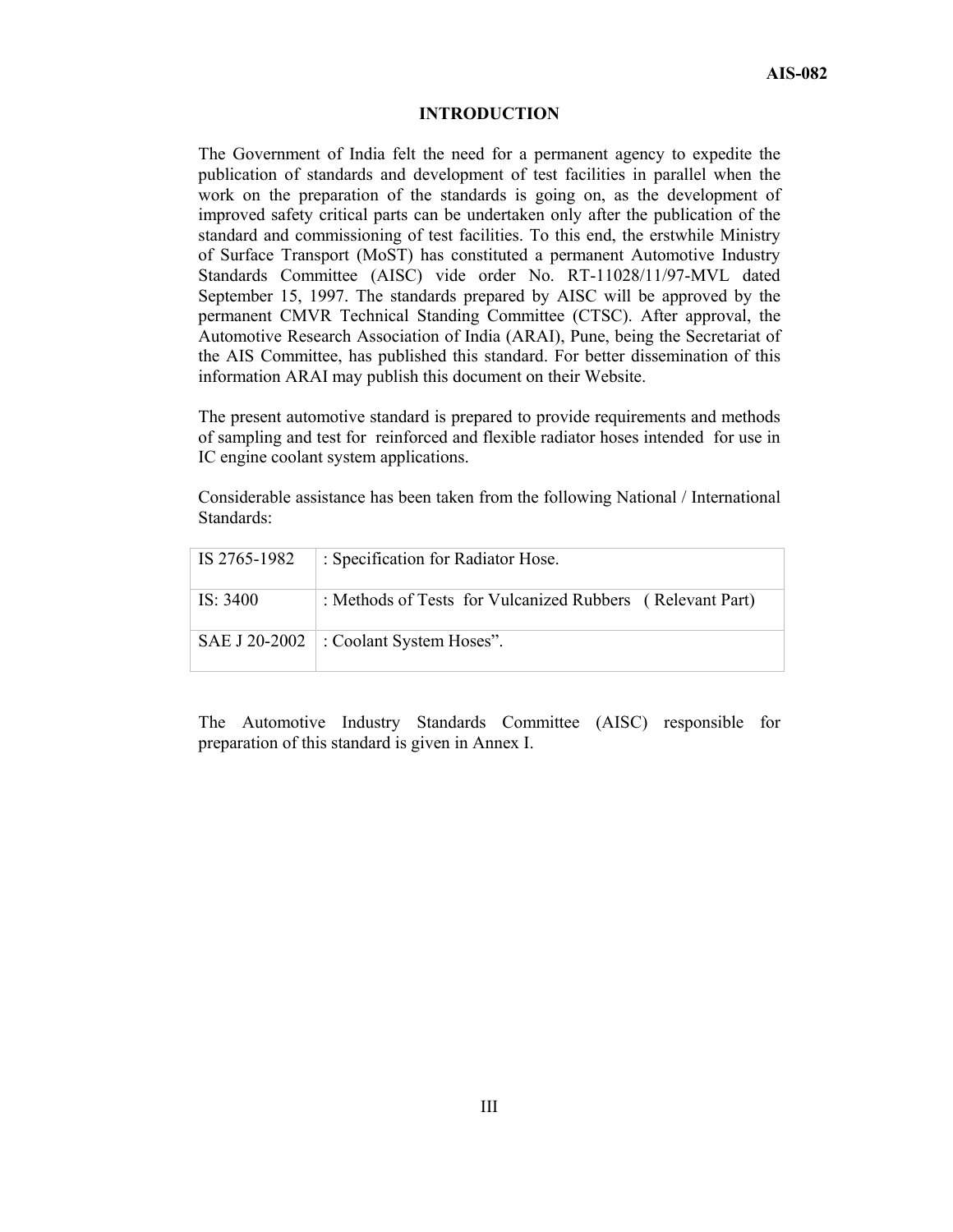### **Requirements for IC Engine Coolant Hoses**

#### **1. SCOPE**

 The standard prescribes requirements and methods of sampling and test for reinforced and flexible radiator hoses intended for use of IC engine coolant system applications.

#### **2. REFERENCES**

| 2.1 | <b>JIS K 6330</b> | : Testing Methods for Rubber and Plastic Hoses                      |
|-----|-------------------|---------------------------------------------------------------------|
| 2.2 | IS: $7503$        | : Glossary of Terms Used in Rubber Industry                         |
| 23  | IS: $3400$        | Methods of Test for Vulcanized Rubbers<br>٠.<br>(Relevant Part)     |
| 24  | IS: 443-1975      | : Method of Sampling and Test for Rubber Hoses<br>(Second Revision) |

#### **3. TERMINOLOGY**

 For the purpose of this standards, the definition given in various parts of IS: 7503 (Glossary of terms used in rubber industry) shall apply.

#### **4. TYPE OF HOSES**

 Based on compounding of synthetic rubber grades used for IC engine coolant, they are classified into following types:

| Type A   | : High temperature resistant for application where temp. upto<br>$120^{\circ}$ C may be encountered.                                              |
|----------|---------------------------------------------------------------------------------------------------------------------------------------------------|
| Type B   | : High oil resistant for application where a degree of oil<br>resistance is important and temperature upto $110^{\circ}$ C may be<br>encountered. |
| Type C   | : Medium Oil Resistant.                                                                                                                           |
| Type D-1 | : Low oil resistance, improved service.                                                                                                           |
| Type D-2 | : Low oil resistance, standard service.                                                                                                           |
| Type D-3 | : Low oil resistant, high temp. resistant,<br>premium service.                                                                                    |
| Type F   | : Low oil resistant, fibre elastomer composite.                                                                                                   |

#### **5. REQUIREMENTS**

#### 5.1 **Material Properties**  Radiator Hose material shall meet requirements as given in Table 1.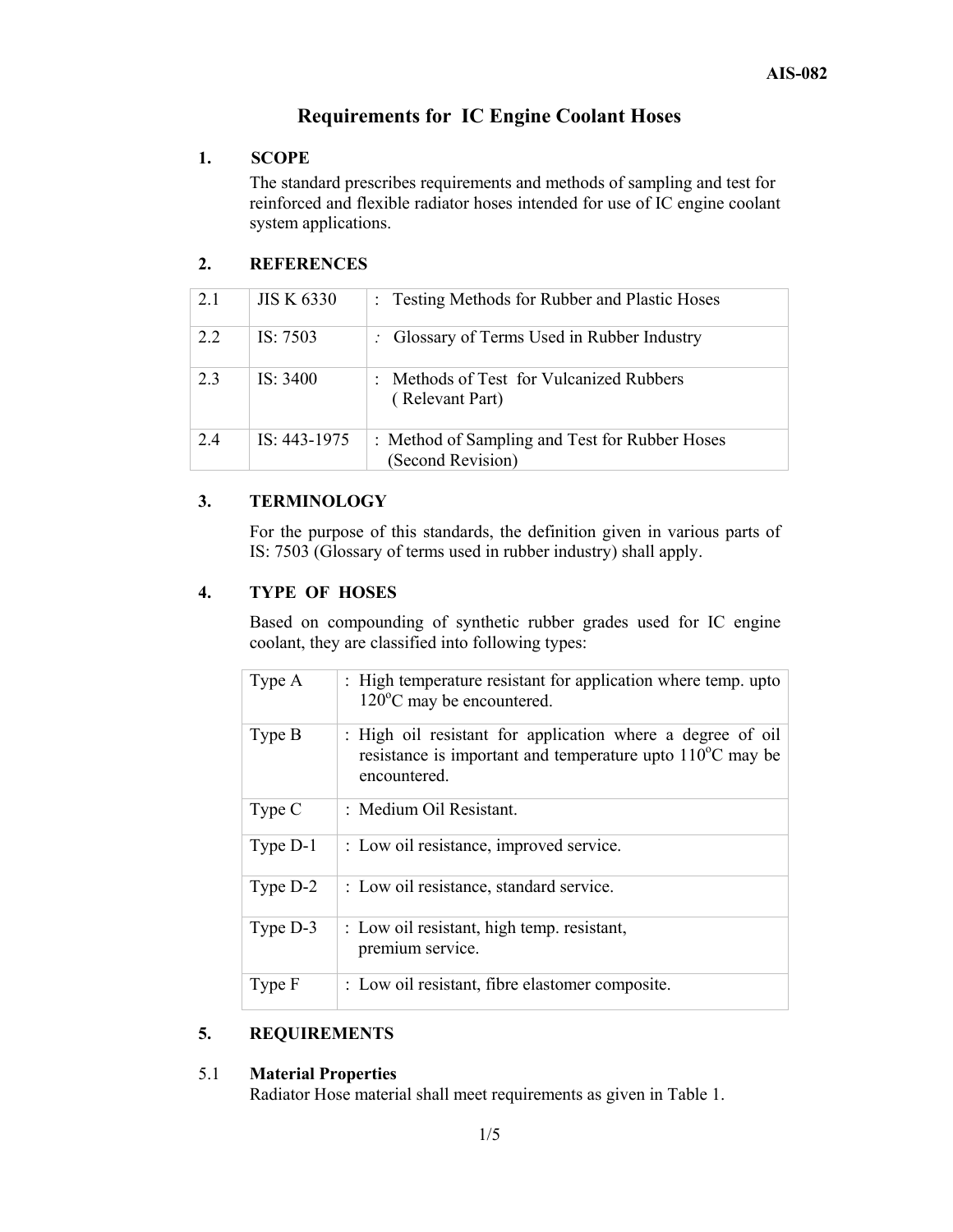| <b>TABLE 1</b>                                                           |
|--------------------------------------------------------------------------|
| <b>Material Property Requirements for IC Engine Coolant System Hoses</b> |

| Parameter                  | Type A          | <b>Type B</b>  | Type C         | <b>Type D-1</b> | Type D-2       | Type D-3       | Type E            | <b>Test conditions /</b> |
|----------------------------|-----------------|----------------|----------------|-----------------|----------------|----------------|-------------------|--------------------------|
|                            | <b>Silicone</b> | <b>NBR</b>     | CR             | <b>EPDM</b>     | <b>EPDM</b>    | <b>EPDM</b>    | <b>EPDM/Fiber</b> | <b>Method</b>            |
| Typical Temp. range °C     | -55 to 175      | $-40$ to $100$ | -40 to $100$   | $-40$ to 125    | $-40$ to 125   | $-40$ to $150$ | $-40$ to 125      | $---$                    |
| <b>Original Properties</b> |                 |                |                |                 |                |                |                   |                          |
| Durometer, points Shore A  | 55 to 75        | 55 to 75       | 55 to 75       | 55 to 75        | 55 to 75       | 55 to 75       | 65 to 85          | IS: 3400 (Part 2)        |
| Tensile, min. MPa          | 5.5             | 8.5            | 7.0            | 7.0             | 5.0            | 7.0            | 5.0               | IS: 3400 (Part 1)        |
| Elongation, min. %         | 200             | 250            | 200            | 300             | 150            | 300            | 100               | IS: 3400 (Part 1)        |
| Oven Aging Conditions $\&$ |                 |                |                |                 |                |                |                   |                          |
| Change Limits, Hours/°C    | 70/175          | 70/100         | 70/100         | 70/125          | 70/125         | 168/150        | 70/125            | IS: 3400 (Part 4)        |
| Durometer, points Shore A  | $+10$           | $+15$          | $+20$          | $+15$           | $+15$          | $+15$          | $+15$             | IS: 3400(Part 2)         |
| Tensile, max. %            | $-15$           | $-15$          | $-20$          | $-20$           | $-20$          | $-35$          | $-20$             | IS: 3400(Part 1)         |
| Elongation, max. %         | $-40$           | $-50$          | $-50$          | $-50$           | $-50$          | $-65$          | $-50$             | IS: 3400(Part 1)         |
| Change<br>Oil<br>Immersion |                 |                |                |                 |                |                |                   |                          |
| Limits                     |                 |                |                |                 |                |                |                   |                          |
| ASTM No. 3 Oil or IRM      |                 |                |                |                 |                |                |                   |                          |
| 903 (IRM 903 is being      |                 |                |                |                 |                |                |                   |                          |
| phased in to replace ASTM  |                 |                |                |                 |                |                |                   |                          |
| No. 3) Hours/ $\rm ^{o}C$  | 70/100          | 70/100         | 70/100         | ---             | ---            | ---            | ---               | IS: 3400 (Part 6)        |
| Volume, max, %             | $0$ to $+45$    | $-5$ to $+25$  | $+80$          | $---$           | $---$          | $---$          | $---$             | IS: 443; clause 9.0      |
| Tensile, max, %            | $-40$           | $-20$          | $-50$          | ---             | $---$          | $---$          | $---$             | IS: 3400 (Part 1)        |
| Coolant immersion (Tube    |                 |                |                |                 |                |                |                   |                          |
| only) Change Limits        |                 |                |                |                 |                |                |                   |                          |
| Hours/at Boiling Point     | 70              | 70             | 70             | 70              | 70             | 168            | 70                | IS: 443; clause 9.0      |
| Volume,%                   | $0$ to $+40$    | $0$ to $+20$   | $0$ to $+20$   | $-5$ to $+20$   | $-5$ to $+20$  | $-5$ to $+20$  | $-5$ to $+20$     | IS: 443; clause 9.0      |
| Durometer, Points Shore A  | $-10$ to $+10$  | $-10$ to $+10$ | $-10$ to $+10$ | $-10$ to $+10$  | $-10$ to $+10$ | $-10$ to $+10$ | $-10$ to $+10$    | IS: 3400 (Part 2)        |
| Tensile, max, %            | $-30$           | $-20$          | $-20$          | $-20$           | $-20$          | $-20$          | $-20$             | IS: 3400 (Part 1)        |
| Elongation, max, %         | $-25$           | $-40$          | $-40$          | $-50$           | $-25$          | $-25$          | $-25$             | IS: 3400 (Part 1)        |
| Compression Set °C         | 125             | 100            | 100            | 125             | 125            | 125            | 125               |                          |
| 70 h, max, %               | 40              | 50             | 75             | 75              | 85             | 75             | 85                | IS: 3400 (Part 10)       |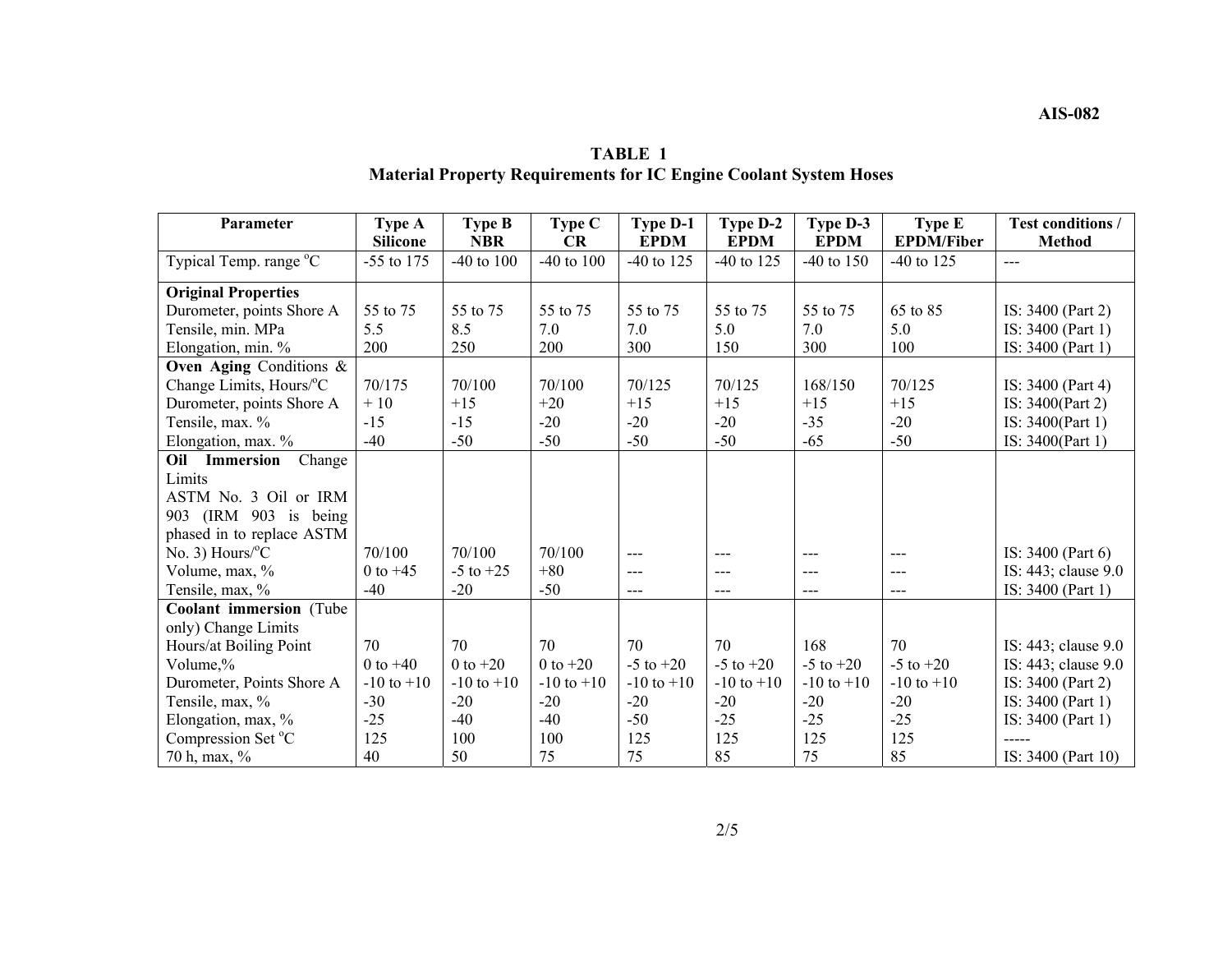#### 5.2 **Hose Performance Properties**

Radiator to Hoses shall comply with following performance requirements:

5.2.1 Adhesion

When applicable, use test procedure ASTM D 413 with Strip Specimen Type A. The minimum requirement is 1400N/m between all elastomer or elastomer-coated plies.

5.2.2 Low Temperature Resistance

For hose 25.4 mm ID and smaller, specimen shall consist of a complete hose of length sufficient to perform bend test described as follows:

The hose shall be placed in a cold box for 5 h at  $-40^{\circ}$ C temperature. The hose shall then be flexed in the cold chamber through  $180^\circ$  from the centerline to a diameter of ten times the maximum outside diameter of the hose within 4 s. The hose shall not fracture and shall not show any cracks or breaks in the tube or cover.

 For hose larger than 25.4 mm ID, specimens are to be 25.4 mm long sections of the complete hose. The specimen and test fixture shall be placed in a cold box for 5 h at  $-40^{\circ}$ C temperature. The specimen is then compressed to 50% of its original inside diameter between parallel plates within 4 s. The specimen shall not crack or break. The testing fixture shall be in the cold box during the entire test.

#### 5.2.3 Ozone Test

 IS: 3400, Part 20 shall be referred to conduct ozone test. For hose 25.4 mm ID and smaller, a specimen of hose of sufficient length shall be bent around a mandrel with an outside diameter equal to eight times the specified OD of the sample. The two ends shall be tied at their crossing with enameled Copper or Aluminum wire. After mounting, the specimen shall be allowed to rest in an ozone-free atmosphere for 24 h at standard laboratory test temperature. The mounted specimen shall be placed in a test chamber containing ozone at a partial pressure of 50 MPa  $\pm$  5 MPa at a temperature of  $40^{\circ}$ C  $\pm$  1<sup>o</sup>C.

 After 100 h of exposure, the specimen shall be removed and allowed to cool to standard laboratory test temperature and then be inspected visually under 7X magnification. The sample must not show any cracks except for the area immediately adjacent to the wire, which shall be ignored.

5.2.4 Vacuum Test

 The entire hose shall be tested as per JIS K 6330, clause 4.2.1.4 at –13 kPa vacuum for duration of 5 min. The minimum outside diameter shall decrease by no more than 20% during application of vacuum for 15s and not to exceed 30s.

#### 5.2.5 Burst Test

 The minimum burst pressure of the hose, when tested in accordance with clause 8.2 of IS: 443-1975 shall be as specified in Table 2.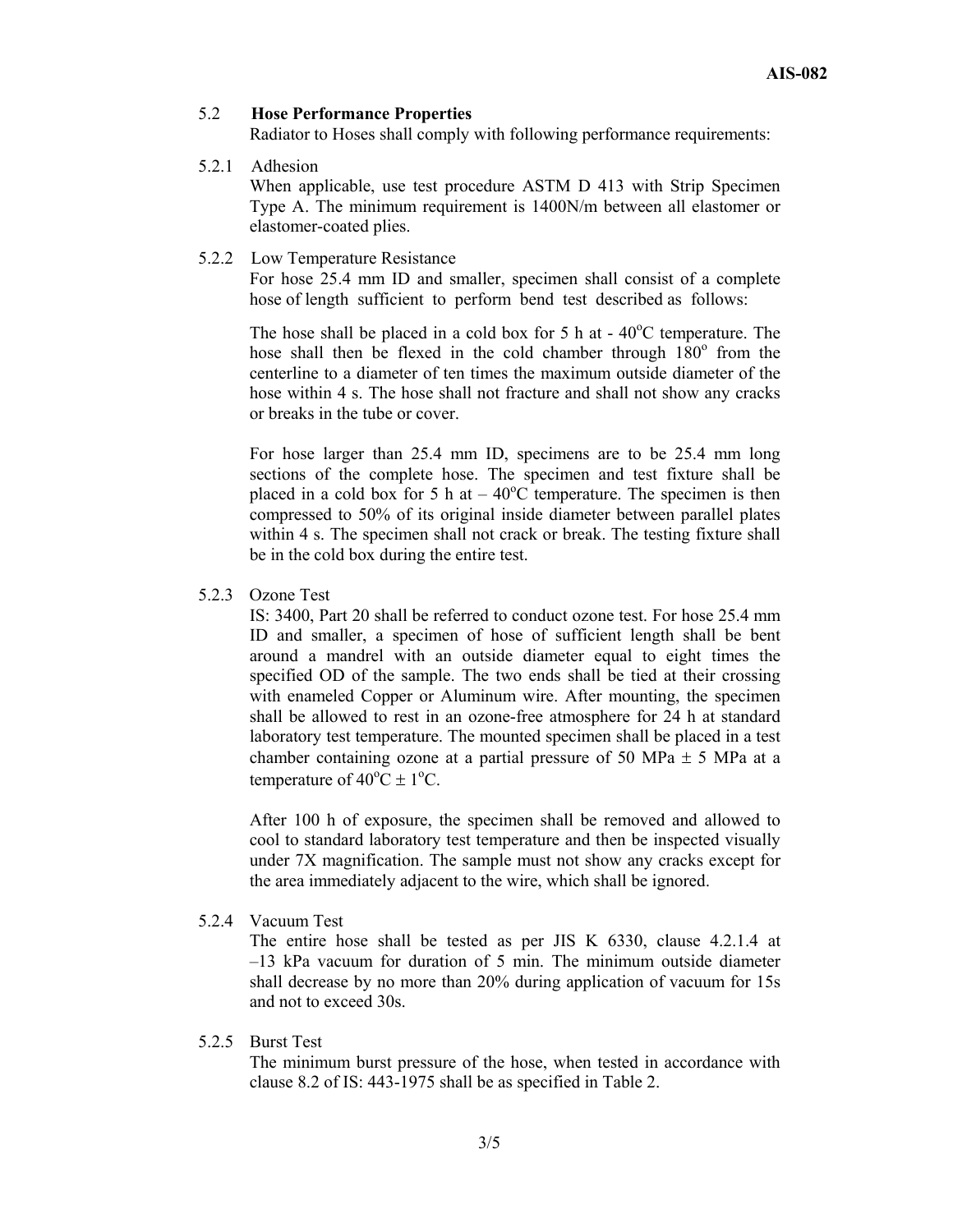| Sr. | <b>Nominal Bore, mm</b>    | <b>Minimum Burst Pressure</b>                         |                                                     |  |  |
|-----|----------------------------|-------------------------------------------------------|-----------------------------------------------------|--|--|
| No. |                            | <b>Unreinforced</b><br>MPa $(kgf/cm^2)$ ,<br>approx.) | <b>Reinforced</b><br>MPa $(kgf/cm^2)$ ,<br>approx.) |  |  |
|     | Up to and including $31.5$ | 0.2(2)                                                | 1.0(10)                                             |  |  |
| 2.  | Above $31.5$               | 0.2(2)                                                | 0.7(7)                                              |  |  |

**TABLE 2 Minimum Burst Pressure of Radiator Hose** 

#### **6. CONSTRUCTION**

- 6.1 The hose shall be manufactured with a polymeric lining. The hose shall normally contain a reinforcement based on natural or synthetic fibres and may have a polymeric cover.
- 6.2 The hose shall be uniform in quality throughout its length, free from porosity and uniformly vulcanized. The internal surface of the lining shall be smooth and clean.

#### **7. SAMPLING**

 For the purpose of ascertaining the conformity of the hose in a consignment of this specification, the method of the sampling and the criteria for conformity shall be prescribed in 3 of IS:443-1975.